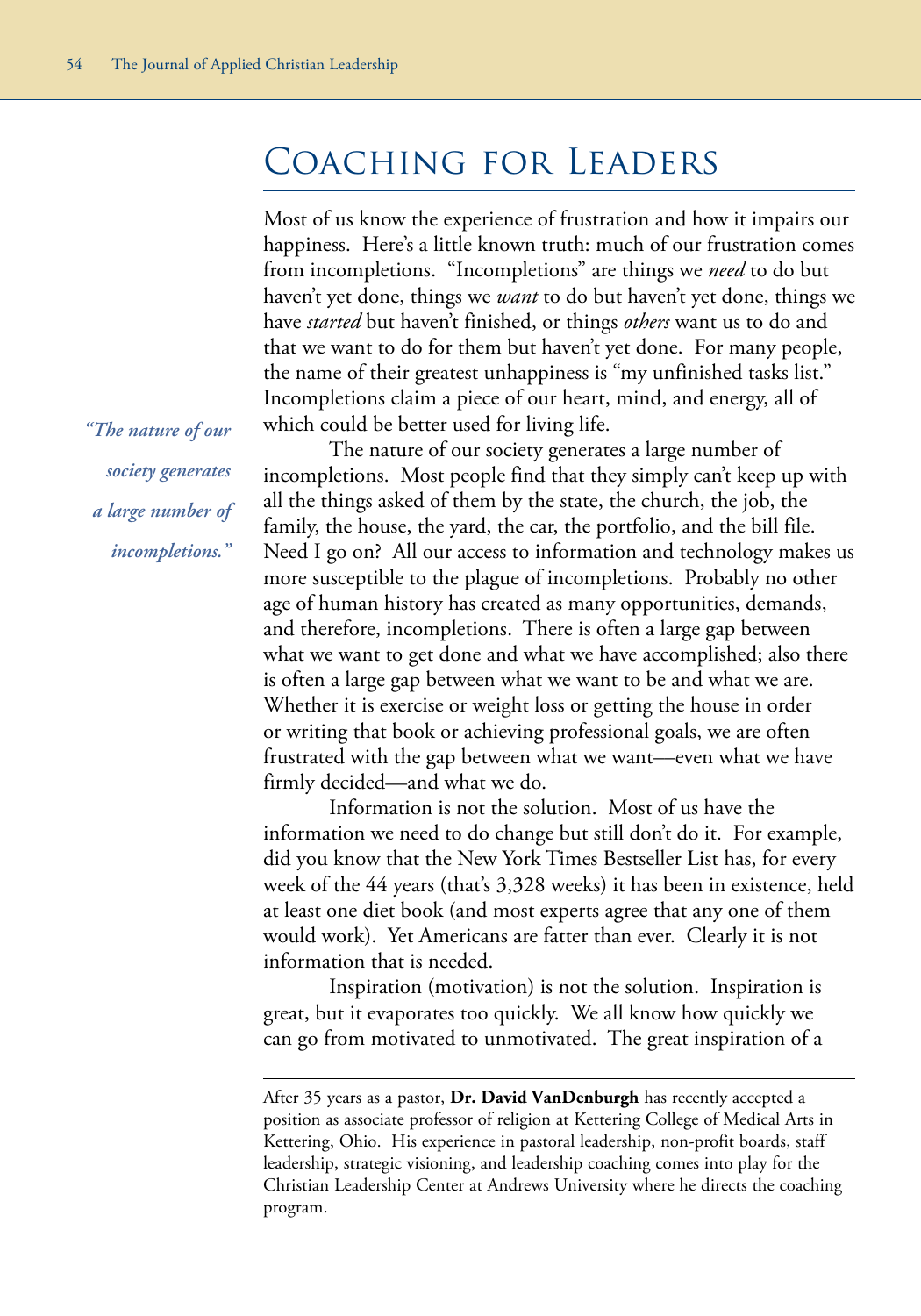seminar or conference or workshop barely survives the trip home. How many times have you come across the notes you took at a conference––notes about things you wanted to do when you got home––and found that you hadn't done them? It's the usual human experience. Inspiration is very volatile and evaporates quickly.

Something more than information or inspiration is needed. That something is coaching. Coaching is an ongoing relationship between two people in which one of those people is entirely dedicated to helping the other person to accomplish his/her agenda. Coaching helps a person to accomplish what he or she wants to accomplish. It helps people do what they want to do. Coaching closes the gap between their intentions and their completions. I like to tell my clients that they are always the pilots, and they can have me as their co-pilot if they want, but they will always remain the pilot. They decide where they want to go and the route they want to take to get there. I am there to help them get where they want to go.

Coaching adds to a person's life someone whose only interest in them is seeing that person do their best so they can be their best. Of course, the coach is also interested in making money, but the best coaches only get paid when their client has attained what he or she hired the coach to attain. Clearly it is in the coach's interest to make sure that the client is clear about what he or she wants to attain and what measures will be used to determine whether he or she has attained it.

Coaches are specialists in completions. Coaches know how to help other people accomplish their goals, fulfill their dreams, finish their incompletions, implement their decisions, and realize their plans. The chances of actually following through with decisions to change behaviors are slim, but coaching greatly improves the odds. Studies have show, for example, that coaching is a highly effective and superior strategy in reducing total cholesterol and other coronary risk factors such as high blood pressure, compared to patients who were prescribed medication but not coached.

More and more people are hiring coaches: to help them lose weight, finish doctoral degrees, redesign their careers, start a new business, or sort out their lives.

Many leaders hire coaches. Leaders are usually high performance people who have a lot expected of them and who expect a lot of themselves. They passionately believe in the importance of what they are doing and very much want to accomplish a lot of good things with and for the people they lead. They want to do better and they want to be better. That's why they hire coaches.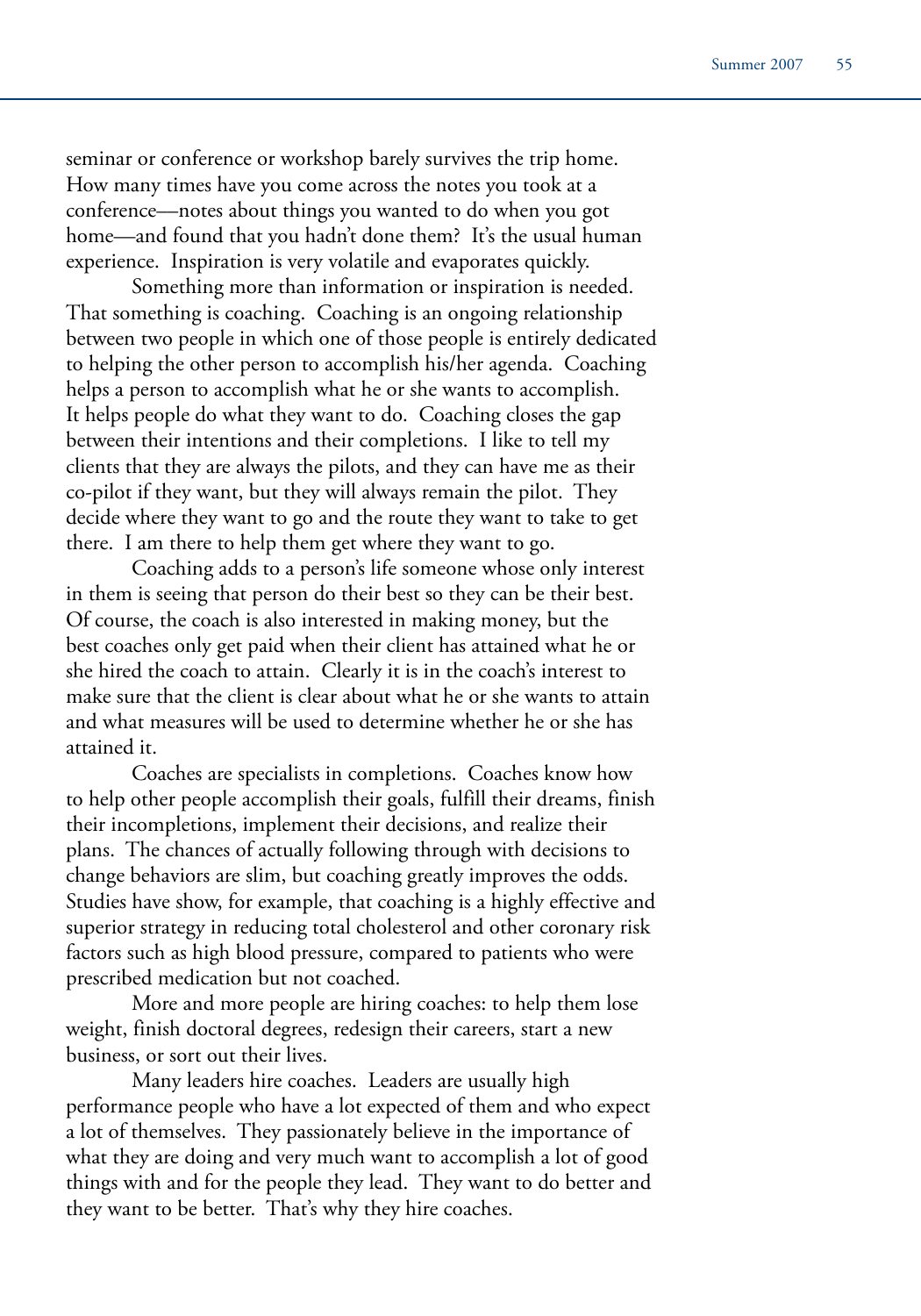*"The best leadership coaching takes advantage of the large network of relationships that most leaders have."*

Leaders who have a lot of incompletions create a lot of suffering for a lot of people. (This is the same thing as saying that a leader who doesn't manage to accomplish what he decides to accomplish creates a lot of difficulties and problems for the people he is leading.) By definition, leaders affect others. (Of course, all people affect others and, in that sense, all people are leaders, but obviously some people affect a lot more people than others.) Those "largescale" leaders have larger networks and greater influence. If a leader's incompletions are in the area of his/her responsibility for leadership in his/her organization, the leader's incompletions might not only cause a lot of pain for the people in the organization, but may actually cause the organization to fail (partially or completely) with dire consequences for society or even the world. We are not speaking here of leaders who have unethical values or immoral ambitions. Rather, we are speaking of leaders who want good things and who do their best, but their best isn't good enough to prevent the suffering of people close to them. These people will experience distress because the leader can't get it done, can't follow through, won't get better organized, loses sight of the big picture, can't delegate, can't or won't set goals, can't inspire a shared vision in his organization, or can't handle execution well. It is vitally important for leaders to close the gap between what they decide to do and what they actually do. If the road to hell is paved with good intentions, so is the road to frustration, pain, and failure for leaders and those who network with them (directly or indirectly) if the leaders' good intentions are not accomplished in actions.

The best leadership coaching takes advantage of the large network of relationships that most leaders have. Research shows that leaders who want to improve their leadership skills are more successful when they involve the people they live and work with in helping them to do it (*The Drucker Foundation: The Leader of the Future*, Frances Hesselbein, Marshall Goldsmith, Richard Beckhard, 1997, Jossey-Bass, San Francisco, pp. 227-237, ISBN: 0787909351). Not only is it very difficult to make a behavioral change without support and assistance, but studies in cognitive dissonance show that observers tend to discount real behavioral changes that they observe in others, believing the person to be the same even though the person has actually accomplished a significant alteration in behavior. What seems to happen is that people label others ("He doesn't listen well." "She is arrogant." "He never consults others.") and fail to re-label them even when the other person changes. So it is necessary, not only that the leader accomplish the change he/she intends to accomplish, but it is also necessary that the people the leader lives and works with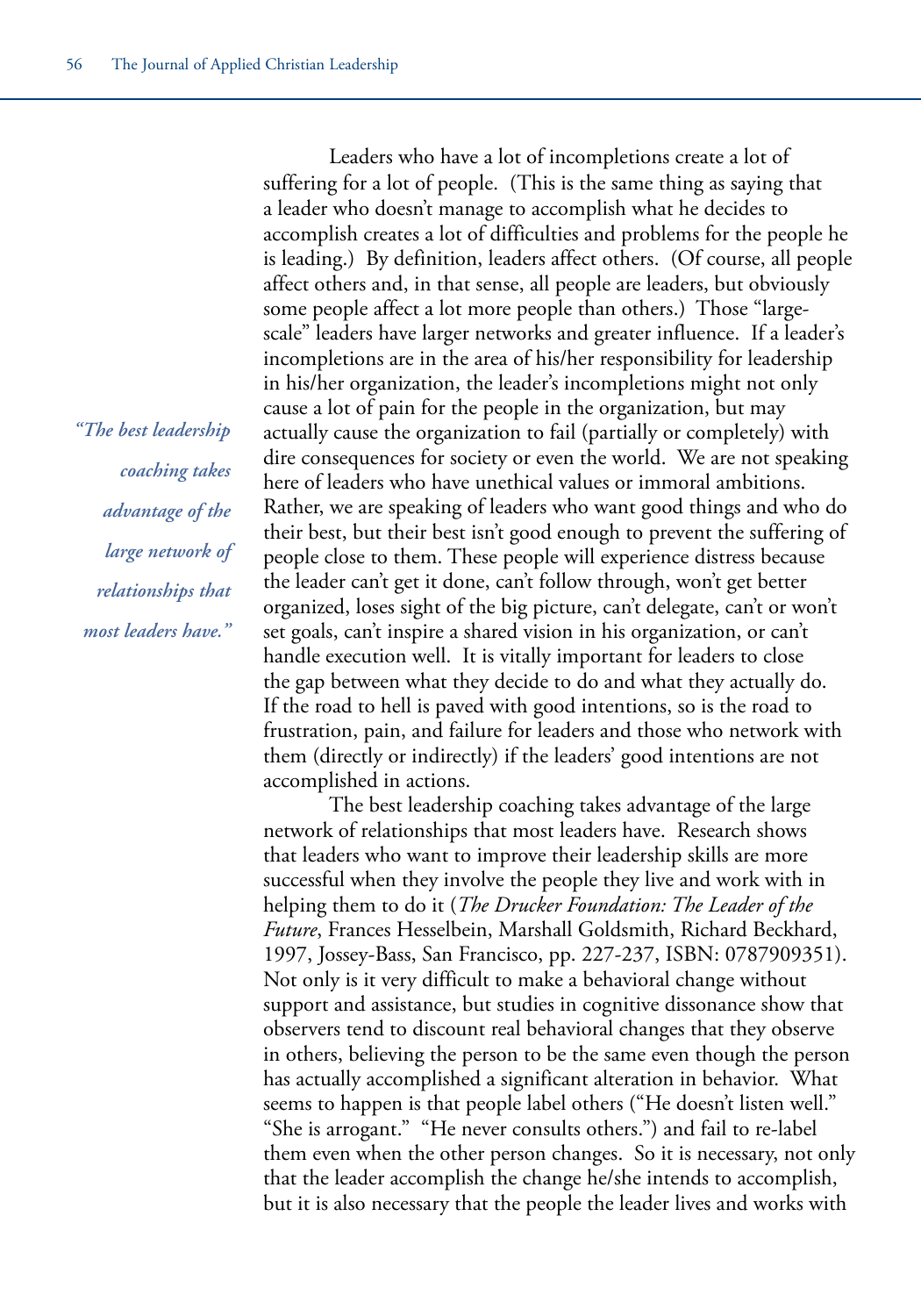recognize that the change has taken place. The best way to do this is to involve the people who are in the leader's network in the change effort.

We have used a method used and described by Marshall Goldsmith in his executive coaching that combines multi-rater feedback, a personalized action plan focused on observable behaviors, consistent "coaching" in the form of feedback and (what Goldsmith calls) "feed-forward" by persons in the leader's network of daily relationships, and periodic assessment of the leader's utilization of that network, with low levels of traditional coaching. By "low levels," we mean that the coach spends as little time as possible in coaching the leader, and what time he does spend is spent mostly in teaching the leader to better utilize his/her network of relationships and the suggestions he/she is receiving from them. (Goldsmith calls these individuals "stakeholders" because they have a large stake in the leader's success since they are relationally bound together in the effort to achieve success in some joint endeavor.) Let me describe the process in some detail.

The leader wants to get better at leading. He hires a coach. The coach suggests that the leader ask the people he works with what they think about his performance. We usually suggest that the leader ask for feedback through some form of 360° assessment instrument (multi-rater information). [We have been using the "Leadership Practices Inventory" (LPI) developed by James Kouzes and Barry Posner from their research that resulted in their book *The Leadership Challenge* (3rd Edition, 2002, Jossey-Bass, ISBN: 0787956783).] We have also conducted interviews with people the leader interacts with (with the leader's permission, of course), explaining that every leader is successful *because of* some things and *in spite of* some other things, and we would like to know what they would put on those two lists. With the data from the  $360^{\circ}$  and the interviews in hand, we sit down with the leader and analyze the feedback. We invite the leader to choose one or two specific behaviors that he would like to change that he believes would give him "the most bang for his buck" (ie, the greatest return on the investment of energy he is going to make in changing). Then we assist the leader in creating an action plan for change. The timeline here is about a year. It takes that long for new behaviors to "stick." (Sometimes we do a shorter timeframe, but with smaller and less ambitious goals for change.) The next step is to explain to the leader that the best and easiest way for him to achieve his action plan and attain his goal is to ask his coworkers to help him. Many leaders resist this. They think they will lose influence if they do this. They think they will look weak. We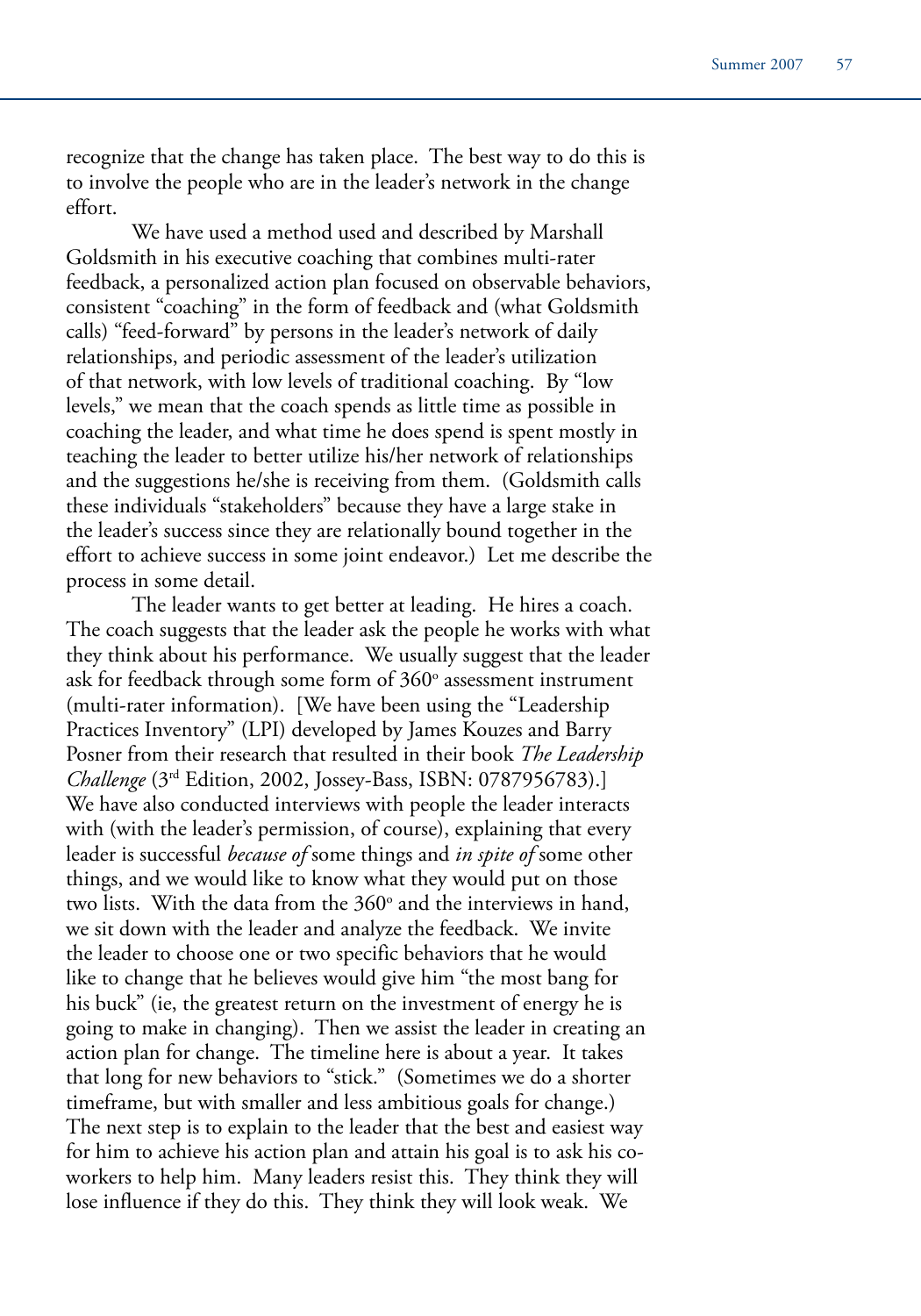explain to them that they will powerfully create a culture of learning and performance improvement, that their co-workers will see them as strong, not weak, secure enough to ask for help, human enough to trust. Even so, there is often much resistance. (Coaching pastors seems to be the worst. Not only are pastors reluctant to admit to being human, but congregants are often reluctant to "touch the Lord's anointed" by participating in the process.) We explain to the leader that his task is not only to change, but to convince others that he has changed, and that the best way to do this is to involve them in the process all along. Usually we get the client to agree to participate in the process, but we know that there may well be sabotage (conscious and unconscious) along the way. At this point, we ask the leader to identify his "stakeholders." The next step is to ask the stakeholders to participate. We do this in two ways: First, I meet with the chosen group of stakeholders either as a group or individually––with the leader present––and explain to them what it means to be a stakeholder, after the leader has told them that he wants to become a better leader and needs their help. Second, I coach the leader in how to ask stakeholders to participate (with role plays and multiple rehearsals, if necessary) and he enrolls them himself. We ask the stakeholders to commit to four things (and here again we follow Marshall Goldsmith's practice):

- 1. To not hold the leader hostage to the past but rather to give him a new blank page for the future;
- 2. To commit to being a supportive coach, helper, and "cheerleader" for the leader as he works at becoming better;
- 3. To agree to tell the truth, the whole truth, and nothing but the truth;
- 4. To identify something in their own lives that needs to change and commit to working on that while the leader is working on his stuff.

In my experience, most people are willing, even eager, to commit to this work (with the reluctance noted above concerning church members committing to their pastors). Perhaps there are leaders out there who are so punitive that their co-workers would never agree to give them honest feedback, but those kinds of leaders appear not to ask for this kind of help. Once the stakeholders are enrolled in the process, I spend some time teaching the leader how to let them help him. What we want the leader to do is to frequently contact each stakeholder and say three things: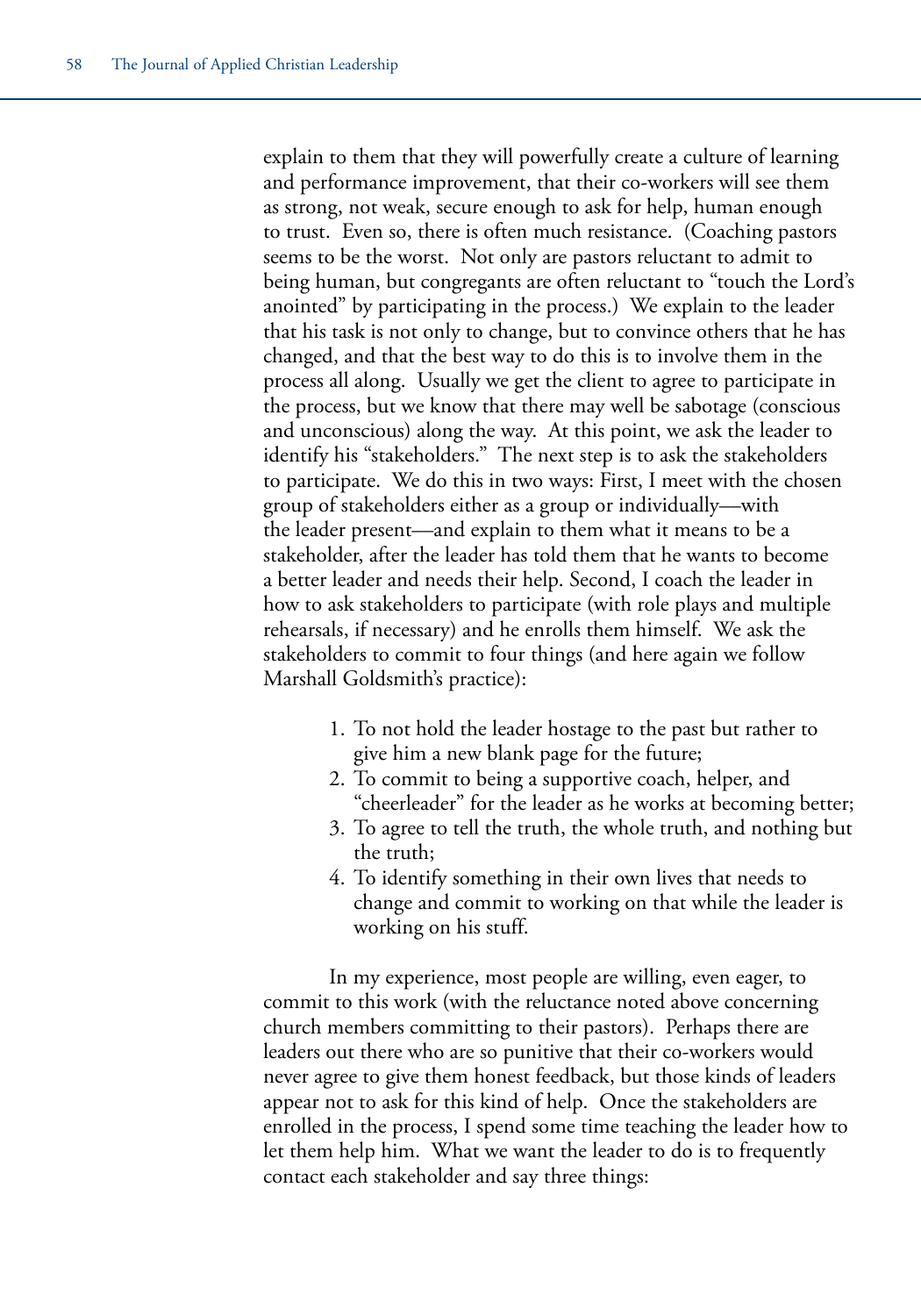- 1. Thank you for agreeing to help me to accomplish my goals for becoming a better leader.
- 2. How have I been doing?
- 3. Do you have any suggestions for me for how I might do better in the future?

Then we want the leader to listen carefully to what the stakeholder says, write it down without modification or comment, and simply say, "Thank you. I really appreciate this. Do you have any other suggestions for me?" (For some leaders, it requires a lot of coaching to get to this place!) The leader then utilizes the feedback and suggestions he has received and checks back with the stakeholders again in a week or a month. After about three months, we ask all the stakeholders to complete a very short, very simple (usually) on-line survey that asks them whether the leader utilized them, with what frequency, and whether they perceive the leader as "better, worse, or about the same" compared to the starting point. If the stakeholders say that the leader is not working the process, then the coach wants to know why not. This is often the place for some serious accountability. The "mini-surveys" are repeated at six and nine months. There is a somewhat more comprehensive survey at the completion of the year-long contract.

Goldsmith and his partners don't get paid until the end of the contracted year, and then only if the client and the stakeholders agree that he got what he contracted for––improved performance according to the agreed-on action plan. In my coaching of pastors and teachers and most church administrators, I don't get paid anyway, so we don't usually write the contract that way.

This coaching process has several benefits:

1. The leader is more likely to improve. Adding stakeholders into the coaching mix improves the result enormously. Systems theorists will readily understand how difficult it is for any one person in a system to change since that change affects the whole system, which will resist the change and attempt to preserve homeostasis. This method of coaching enlists the system in the change process and makes it an agent for change instead of against change.

2. Others recognize when the leader changes. Imagine two scenarios: In the first, Bob sets out all on his own to become a better listener because his last 360° assessment showed that his co-workers, his direct reports, and his manager all agreed that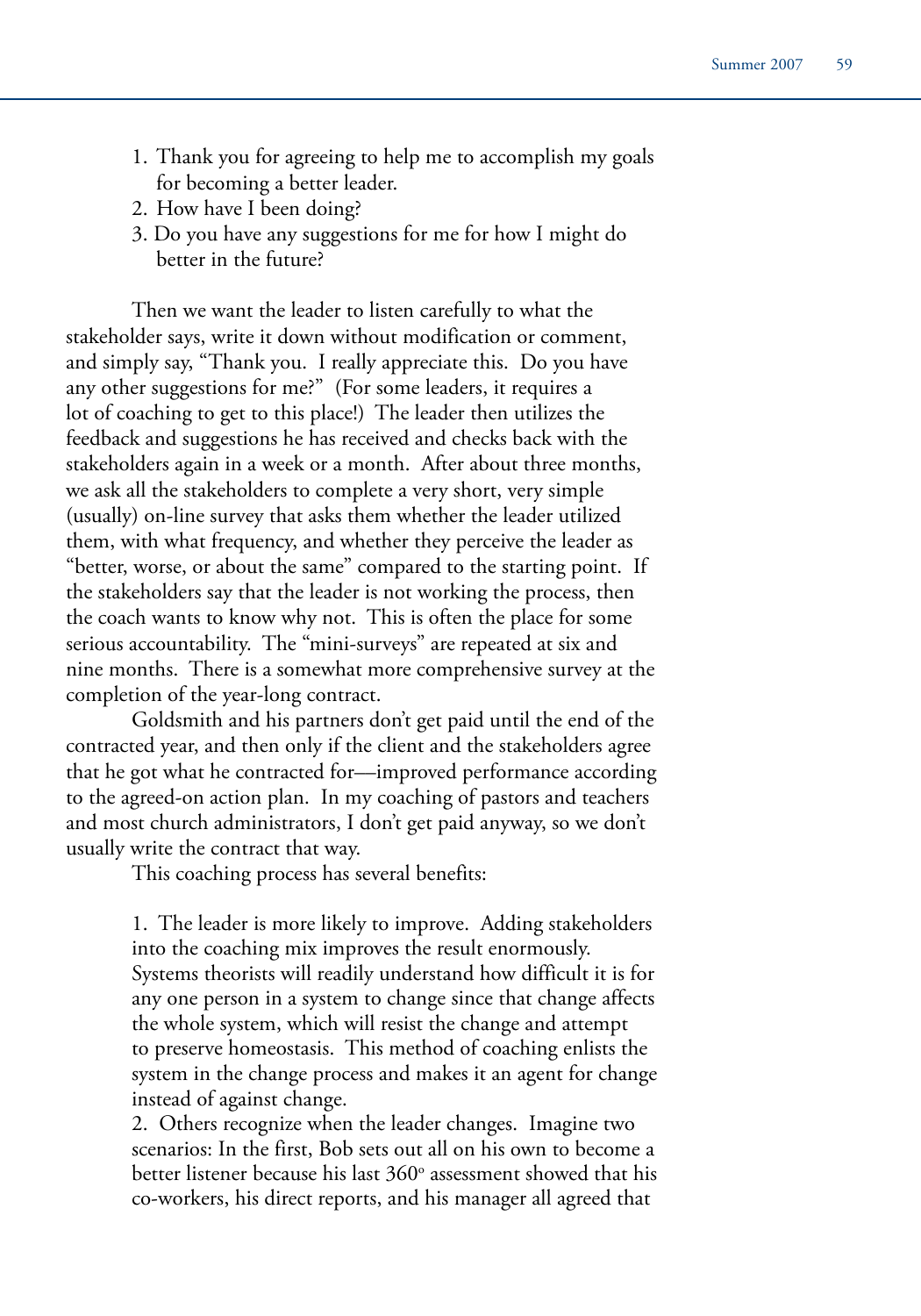he didn't listen well. And let's say he really works at it and he really does get better at listening well. But nobody notices. They have all labeled Bob as "not a good listener" and they aren't watching for any signs that he is changing. If and when Bob slips and doesn't listen well just one time, everyone says, "Yep. That's Bob. He doesn't listen." At the end of the year, Bob is doing a much better job of listening, but he's still wearing the same old label.

Here's the other scenario: Bob looks at his feedback and decides he has got to do better at listening, so he tells a number of his co-workers that he is committed to getting better at this and asks them for their help. They agree, but they are frankly skeptical that Bob can or will change. A few days later, they are amazed when Bob comes to them and says, "Hey, thanks so much for helping me with this. I've really been working on it. Have you noticed any change?" They're surprised! Bob seems to be in earnest. But, no, they haven't noticed any change. They weren't looking for any change because they didn't expect Bob to follow through. They would have been surprised to see a change. So they say to Bob, "Well, maybe a little." Bob says, "Great! Do you have any suggestions for me? How can I do this better?" They say, "Well, I don't know. Just keep doing whatever you're doing, I guess." Bob says, "Okay. If you think of anything, let me know, and I'll check back with you." A week or two later, Bob's back. "How am I doing? Do you have any suggestions for me?" By this time, they're getting the message that Bob is serious about this, so they actually start looking. And they begin to offer Bob some suggestions. And every time they do, Bob says, "Great! Thanks so much." And he writes it down. And they really do see Bob doing better at this. One day Bob slips and cuts in on somebody and runs over what they saying. The next time he talks to his stakeholders, they mention that incident and Bob says, "You're right. Thank you. I did do that. I'm sorry. Do you have any suggestions for me on how I can keep from doing that again?" At the end of the year, Bob's co-workers are impressed. Bob has become a better listener––and they noticed!

3. The entire culture is affected by the process, and the value of learning, personal improvement, and cooperation are enhanced. The organization becomes a learning organization. People see their leaders engaging in continuous quality improvement and begin to do it themselves. Leaders not only